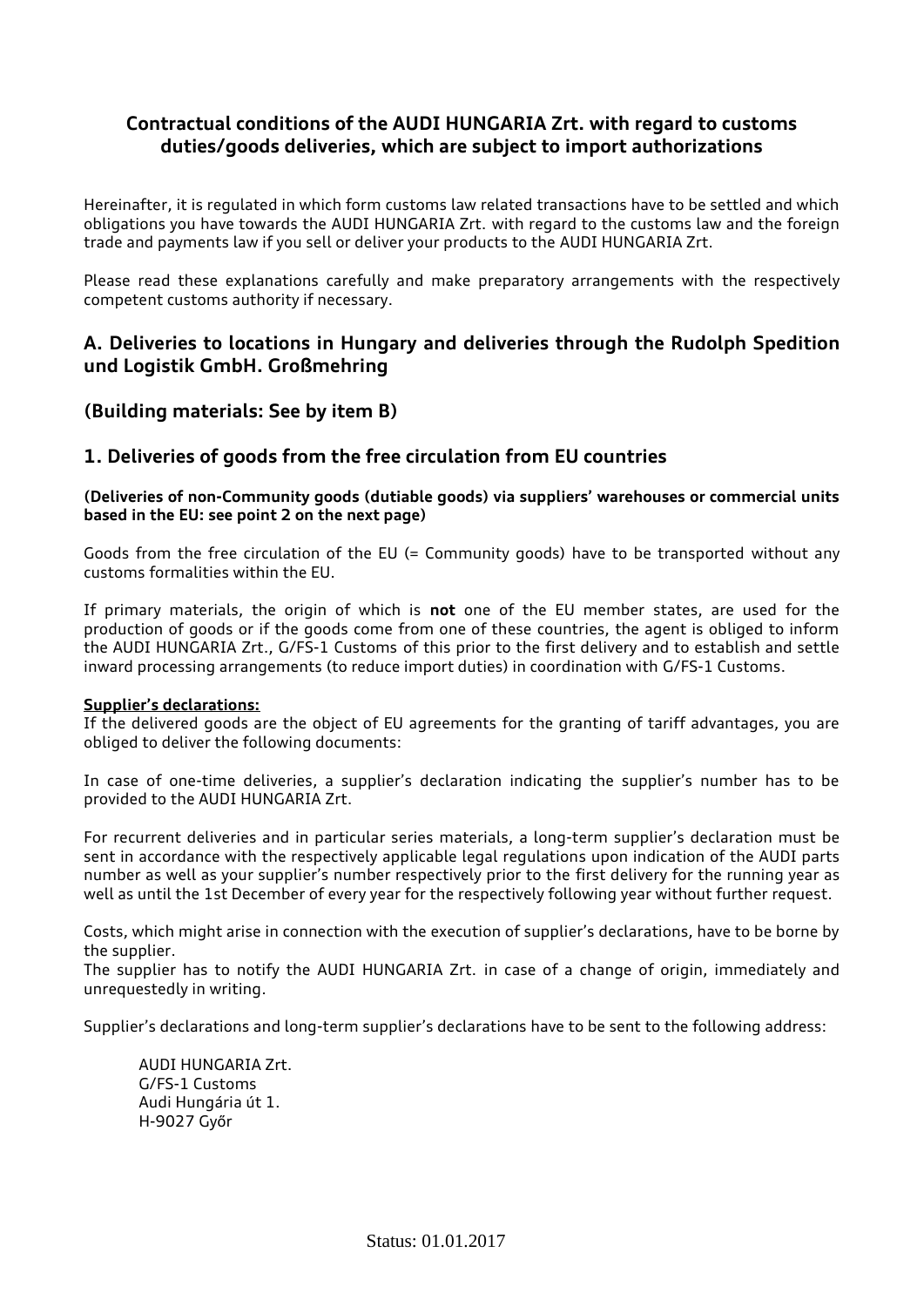The supplier is liable for any damages and/or expenses (in particular punitive tariffs, costs of bringing an action, etc.), which the AUDI HUNGARIA Zrt. incurs because of incomplete and/or incorrect information in the supplier's declaration.

Upon request, the suppliers have to render evidence for their information regarding the origin of goods with an information sheet approved by the customs authority.

If additional official documents regarding the intended use of the delivered goods are required for the import or export of goods, the supplier is obliged to immediately obtain and/or provide such documents to the AUDI HUNGARIA Zrt.

## **2. Deliveries from non-EU countries**

The deliveries have to be effected with duty unpaid and untaxed.

In road traffic, the goods have to be dispatched for the joint dispatch procedure T1 at the place of departure, however at the external borders of the EU at the latest.

On the T1 has to be the invoices (proforma invoices) and the original documents.

On the T1 has also to be the place of unloading and the following receiver:

#### Deliveries to AUDI HUNGARIA Zrt:

AUDI HUNGARIA Zrt. Audi Hungária út 1. H-9027 Győr

EORI-Nr.: HU0019502469

Place of unloading: Customs office Győr HU611000

The T1 Document is to be forwarded to [zollanfrage@audi.hu.](mailto:zollanfrage@audi.hu)

Deliveries to AUDI HUNGARIA Zrt. through the Rudolph Spedition und Logistik GmbH. Großmehring:

Consignee: Rudolph Spedition und Logistik GmbH. Gutenbergstraße 5. D-85098 Großmehring

Place of unloading: Customs Office Ingolstadt DE007403

#### **Exceptions:**

In case of steel deliveries, deliveries via suppliers' warehouses and invoicing by the domestic trade partner, the agent is independently responsible for the settlement of the import duty in coordination with G/FS-1 Customs. The costs (fees and customs duties) have to be borne by the supplier. The supplier has to ensure that only such goods, which are in free circulation in the EU, are delivered.

### **Origin of goods and preferences:**

If the EU grants a release from customs or a reduction of customs because of preferential agreements with the agreed country of delivery, the agent is obliged to deliver goods, which fulfil those requirements/preferential conditions.

For the complete scope of the deliveries, a movement certificate (EUR1, ATR, FormA, declaration of origin on the invoice) has to be prepared in each case and submitted to the receiving works – with documentary evidence of direct transport - together with the goods.

If no movement certificate is submitted for a delivery or a part thereof although the legal conditions for the delivery are fulfilled, the AUDI HUNGARIA Zrt. reserves the right to pass arising customs on to the supplier.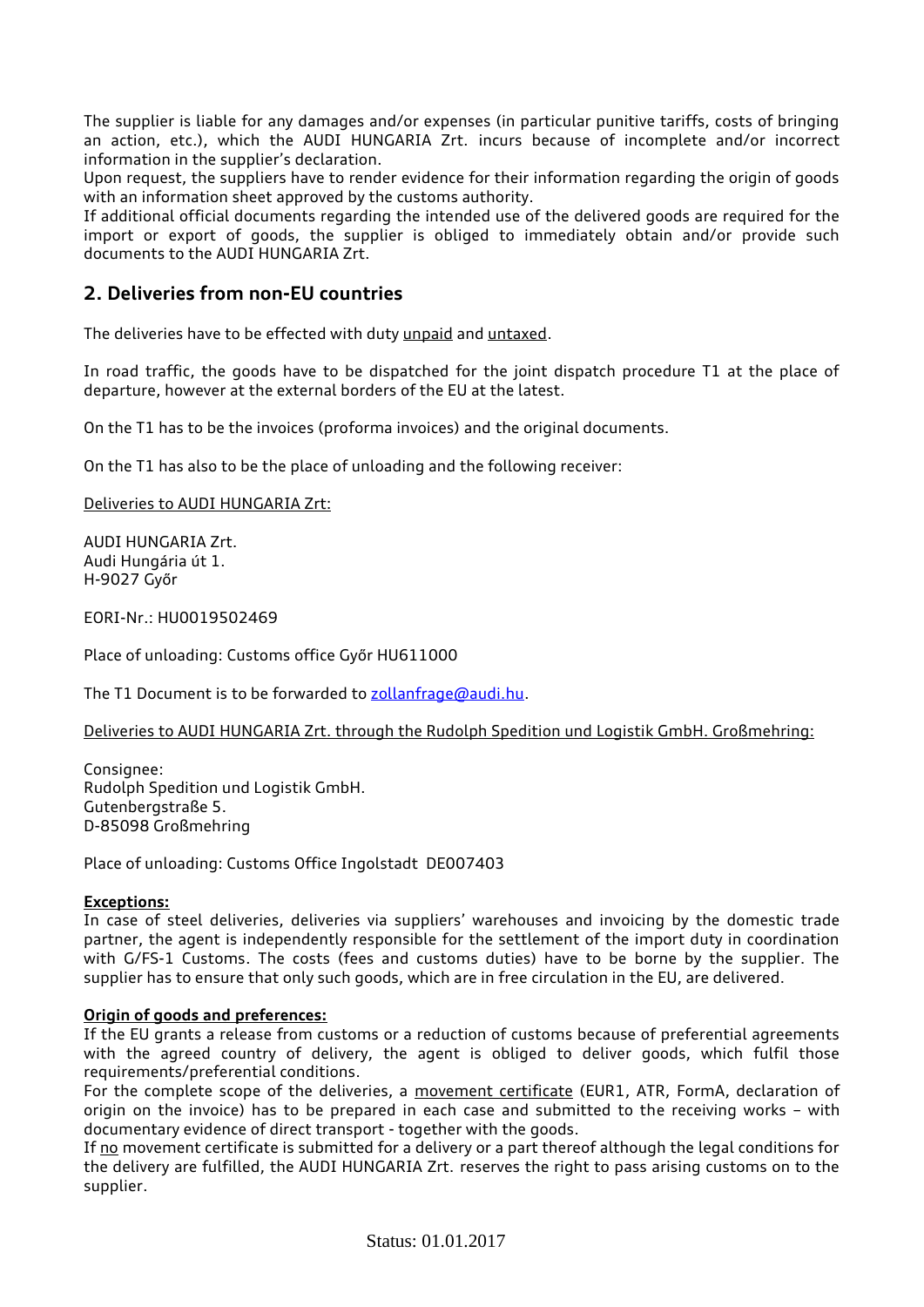The same applies if the preference conditions are not fulfilled and therefore, no movement certificate can be prepared.

With regular deliveries, it must be observed that a EUR.1 is only prepared in exceptional cases. Regularly, the preparation of a declaration of origin is agreed on the invoice.

#### **Entry Summary Declaration- Risk management:**

The agent is obliged to give the required data (see customs code, Annex 30A) for "entry summary declaration" to the responsible carrier or service provider.

ATTENTION: Missing data for "entry summary declaration" lead to avoidable delay on loading, penalties are possible.

### **B. Building materials:**

Deliveries from non-EU countries have been declared. Community goods have to be supplied within the EU without customs formalities.

AUDI HUNGARIA Zrt. does not undertake a guarantee, if customable goods are not customs declared according to the customs rules in force.

### **C. Approvals/export control:**

If the agent supplies the AUDI HUNGARIA Zrt. with goods, which are subject to authorization and/or export control, the agent obliges to provide the following information to:

AUDI HUNGARIA Zrt. G/FS-1 Customs Audi Hungária út 1. H-9027 Győr

- the number of the export list (according to the foreign trade regulation) and/or the list number according to the annexe of the EC Dual-Use Regulation (in their respectively valid version),

- the following questions have to be answered properly and correctly for US goods (according to US laws),:

a) Are the goods subject to the US re-export provisions? (Subject to the EAR?)

b) the ECCN (Export Control Classification Number) according to the US Export Administration Regulations (EAR),

c) Was an "Export License" required for the export from the USA? (Conditions?),

d) Are these parts requiring approval?

e) Does the value of the US shares exceed 10% and/or 25%?

- the commercial origin of the goods and of the components of the goods, including technology and software,

- whether the goods have been transported through, produced or stored in the USA or whether they have been produced with US technology or parts,

- the statistical goods number (HS code) of the goods as well as information material for the application for approvals,

- a contact person within the supplier's company for the clarification of possible questions we might have.

This duty to inform continues to apply for the supplier even after the end of the business relations.